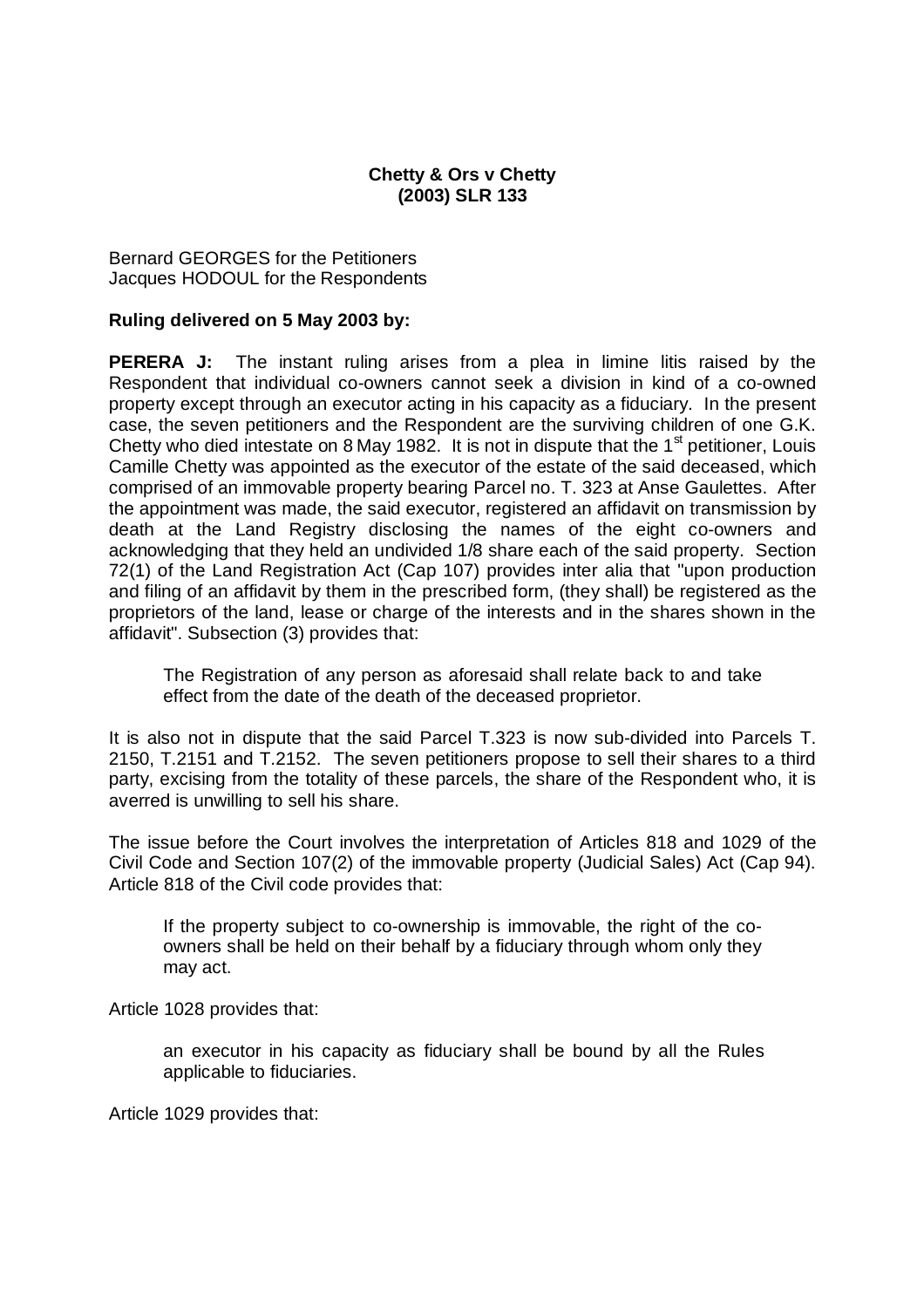Executors shall represent the estate in all legal proceedings, and shall act in any legal action the purpose of which is to declare the will null...

Mr Hodoul, Learned Counsel for the Respondent in supporting the plea in limine relied on the decisions in the cases of *Michel v Vidot* (1977) SLR 214 *and Etheve v Morel*  (1977) SLR 251. In the case of *Michel* (supra) the Court held that:

The rights exercised by a fiduciary under Article 818 of the Civil Code related to the exercise of the right of co-ownership in so far as it relates to the immovable property itself. Article 818 does not affect the right of the individual owners to deal with their right of co-ownership. A, co-owner is therefore entitled, without acting through a fiduciary, to exercise the retrocession provided for by Article 834.

There is therefore a distinction between a situation when the whole property is involved in the "*legal proceedings*" and where only an individual right to a share is in issue. Hence, are the co-owner petitioners in the present case seeking to exercise their right of co-ownership in respect of the property itself, or only in respect of their individual rights in the property?

In the case of *Etheve (supra*) all the co-owners refused to sign an agreement as to beacons and boundaries. It was contended that they should have acted through a fiduciary. This submission failed on the ground of estoppel. However, Sauzier J stated in obiter that it was necessary that a fiduciary be appointed before a notice of objection to the Survey was lodged by the Defendants, who were co-owners.

In that case, the *whole property* was in issue and hence Articles 818 and 1029 of the Civil Code required that the co-owners could have acted only through an executor, in his capacity as a fiduciary.

In the case of *Laporte v Sullivan & Ors* (1978-82) SCAR 191, the Appellant and the Respondent were co-owners of a parcel of land. The Appellant petitioned the Court for a division in kind, in terms of Section 109(2) (now Section 107(2) of the Immovable Property (Judicial Sales) Act (CAP 94) that sub-section is as follows:

Any co-owner of an Immovable Property may also by petition to a judge ask that the property be divided in kind, or, if such division is not possible, that it be sold by licitation.

In that case, the Court held that although Article 815 of the French Code has not been reproduced in the Civil Code of Seychelles, "it has found its way in another form in Section 109(2) of the Immovable Property (Judicial Sales) Act. Article 815 of the French Code, (as translated) was as follows:

no one can be compelled to own anything undividedly, and a division can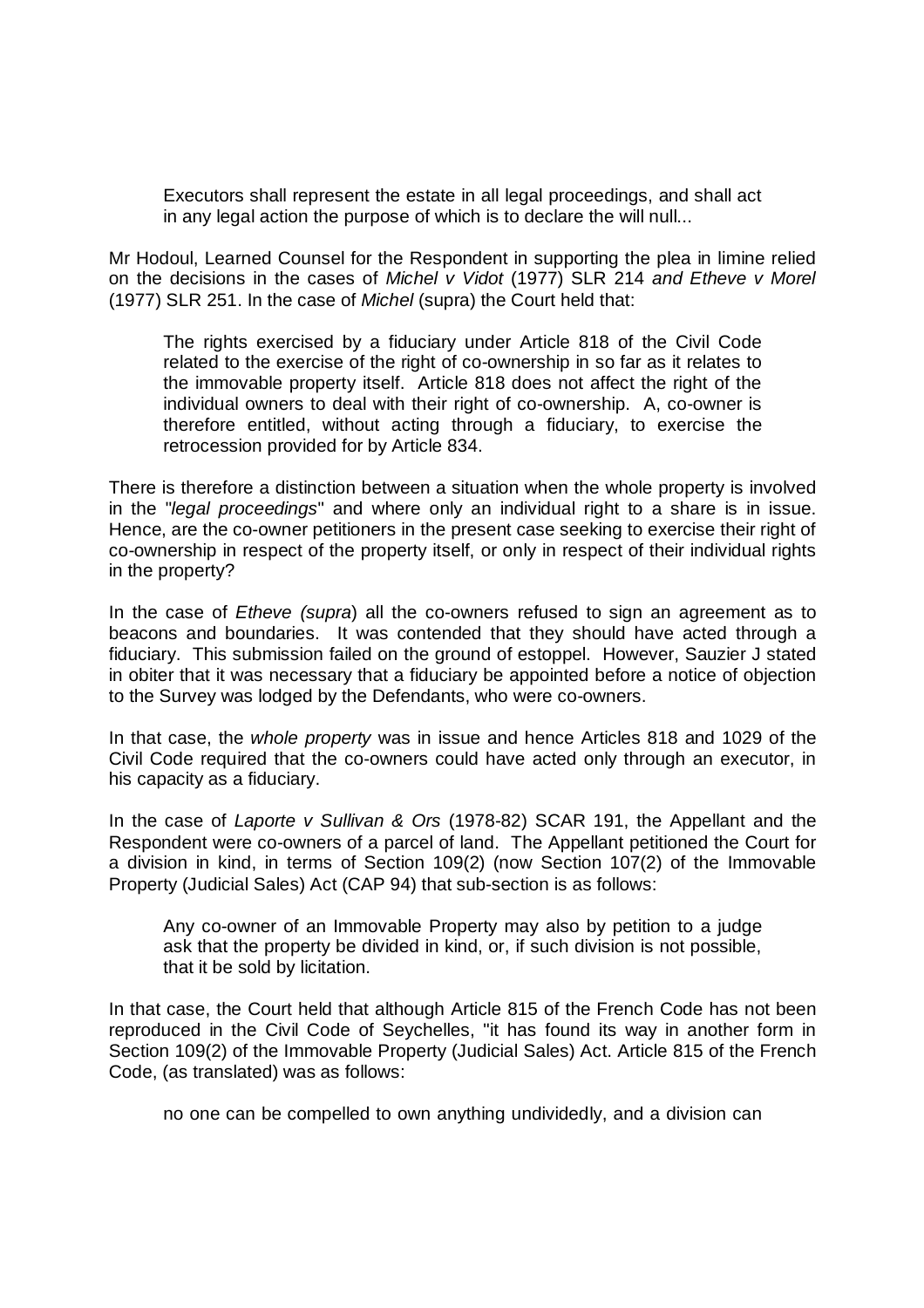always be demanded notwithstanding am prohibition or any agreements to the contrary. It is lawful however, to agree not to proceed to a partition for a limited time. Such an agreement is not enforceable for more than five years, but it may be renewed.

Hence, the Court recognised that despite the provisions of Article 818 and 1029, a coowner could petition for a division in kind.

The issue that concerns the present ruling came up for consideration in another case before the Court of Appeal, *Legras and Or v Legras* (1983 -87) 3 SCAR 367. In that case, the First Appellant and the Respondent were co-owners of a piece of land. The First Appellant sold an undivided portion of the land to a third party (Second Appellant), as if she were the sole owner thereof. The Respondent sought a declaration that the sale was null and void. The trial judge held that the vendor had acted unlawfully when she sold her undivided share to a third party without the intervention of a fiduciary and without the consent of the other co-owner. The Court of Appeal, by majority judgment (per Law JA and Goburdhun JA) upheld that decision. However Sauzier J A dissented, and allowed the appeal with costs.

In an editorial note to the report, Mr Sauzier states that "the majority judgments are weak and unauthoratative. They should not be followed".

In the headnote of the report, the Editor has extracted principles formulated by him as justice of appeal, in respect of issues of (1) nullity of sale (2) individual right of coownership (3) transfer or transmission of individual right of ownership (4) role of fiduciary under Article 818 (5) when co-owner may act alone apart from the transfer or transmission of individual right of ownership (6) meaning of exercise of right of coownership. Of these, only the 5th principle is relevant for present purposes, that is, that:

A co-owner may apply to the Supreme Court without the intervention of the fiduciary:

- (i) For partition
- (ii) For licitation
- (iii) For retrocession of a share sold by another co-owner to a third party under Article 834 of the Civil Code.

Although the minority judgment of Sauzier JA in that case is not binding on this Court, yet it is consistent with the previous decision of the Court of Appeal in *Laporte v Sullivan (*supra*)* and the Supreme Court decision in *Michel v Vidot* (supra).

Article 818 of the Civil Code was enacted to prevent fragmentation of land in the context of Seychelles, where, it is estimated, that there is only about 2000 acres of arable land. The requirement that the co-owners of immovable property may only act though a fiduciary was therefore based on a similar concept as the English concept of a trust. As Chloros states: